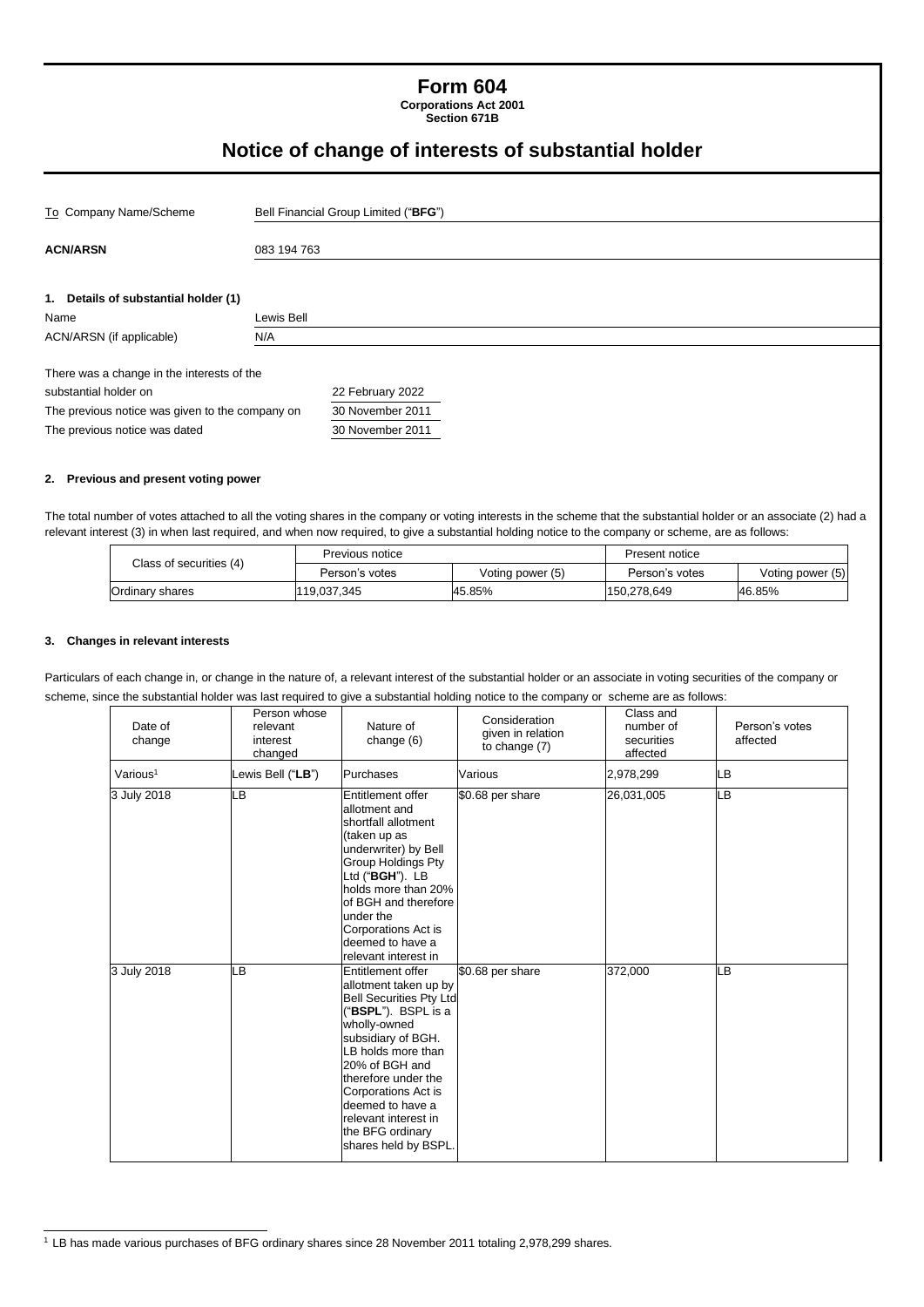| See Annexure A | LВ | On-market purchases See Annexure A | 1,860,000 | LВ |
|----------------|----|------------------------------------|-----------|----|
|                |    | by BSPL. BSPL is a                 |           |    |
|                |    | wholly-owned                       |           |    |
|                |    | subsidiary of BGH.                 |           |    |
|                |    | LB holds more than                 |           |    |
|                |    | 20% of BGH and                     |           |    |
|                |    | therefore under the                |           |    |
|                |    | Corporations Act is                |           |    |
|                |    | deemed to have a                   |           |    |
|                |    | relevant interest in               |           |    |
|                |    | the BFG ordinary                   |           |    |
|                |    | shares held by BSPL.               |           |    |
|                |    |                                    |           |    |

#### **4. Present relevant interests**

Particulars of each relevant interest of the substantial holder in voting securities after the change are as follows:

| Holder of<br>relevant<br>interest | Registered<br>holder of<br>securities | Person entitled<br>to be registered<br>as holder (8) | Nature of<br>relevant<br>interest (6)                                                                                                                                                | Class and<br>number of<br>securities | Person's votes |
|-----------------------------------|---------------------------------------|------------------------------------------------------|--------------------------------------------------------------------------------------------------------------------------------------------------------------------------------------|--------------------------------------|----------------|
| LВ                                | LВ                                    | N/A                                                  | Registered holder                                                                                                                                                                    | 4,048,299                            | 4,048,299      |
| LВ                                | <b>BGH</b>                            | N/A                                                  | -B holds more than 20% of<br>BGH and therefore under<br>the Corporations Act is<br>deemed to have a relevant<br>interest in the BFG ordinary<br>shares held by BGH.                  | 143,998,350                          | 143,998,350    |
| LВ                                | <b>BSPL</b>                           | N/A                                                  | B holds more than 20% of 2,232,000<br><b>BGH</b> and therefore under<br>the Corporations Act is<br>deemed to have a relevant<br>interest in the BFG ordinary<br>shares held by BSPL. |                                      | 2,232,000      |

#### **5. Changes in association**

The persons who have become associates (2) of, ceased to be associates of, or have changed the nature of their association (9) with, the substantial holder in relation to voting interests in the company or scheme are as follows:

| Name and ACN/ARSN (if applicable) | Nature of<br>`association |
|-----------------------------------|---------------------------|
| N/A                               | N/A                       |

#### **6. Addresses**

The addresses of persons named in this form are as follows:

| Name       | Address                                          |
|------------|--------------------------------------------------|
| Lewis Bell | Level 29, 101 Collins Street, Melbourne VIC 3000 |

# **Signature**

| print name | LEWIS BELL , |        |      |            |
|------------|--------------|--------|------|------------|
| sign here  |              | we see | date | 23/02/2022 |